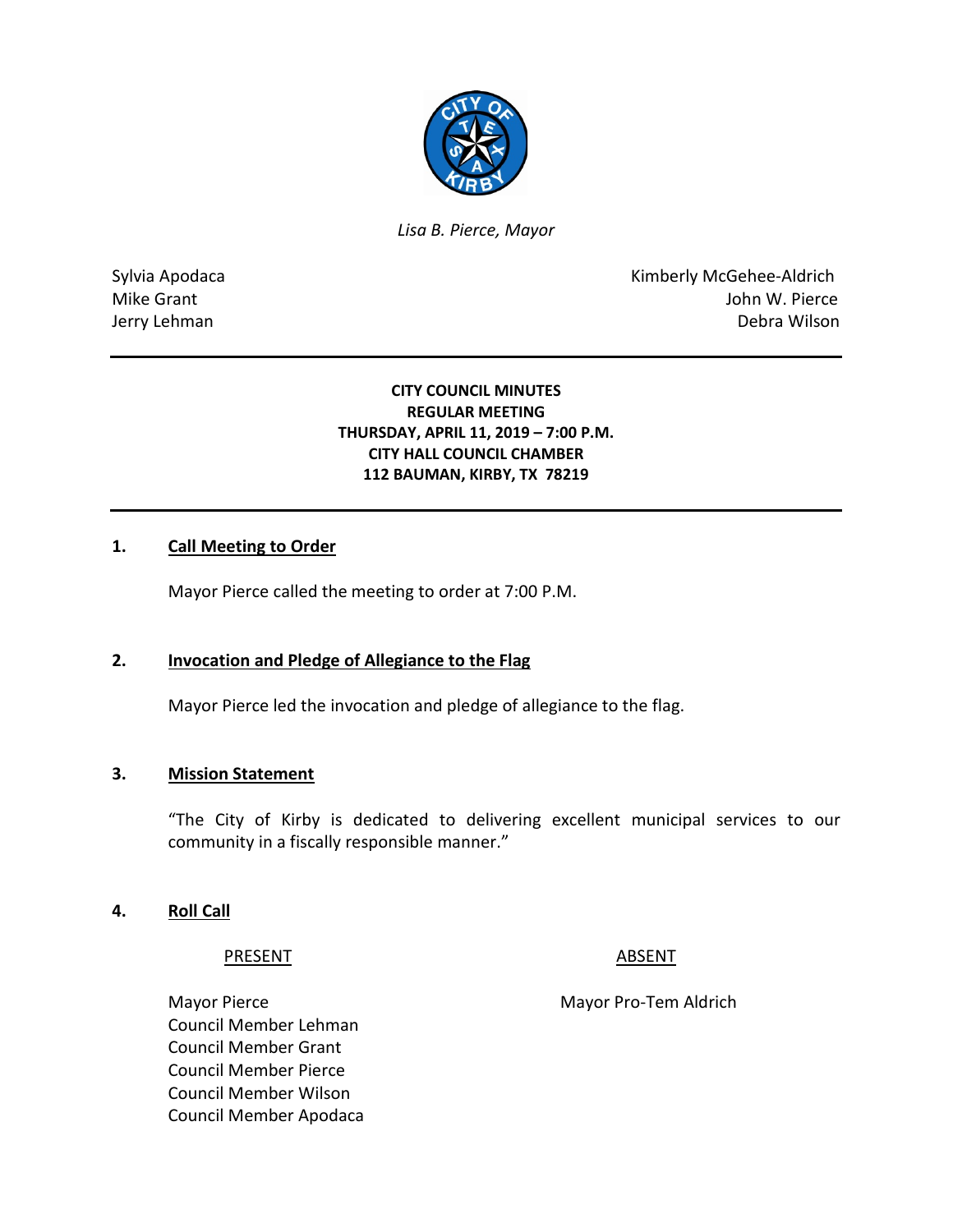Although Mayor Pierce deviated from the agenda, the minutes will be prepared in the order the agenda was posted.

# **5. Citizen Participation**

1. Mr. Michael Martin – He spoke regarding the DART program and requested an update.

2. Mr. Pitman – He spoke regarding crime control and inquired how do residents get more feedback to share with their neighbors? He suggested a weekly or monthly police blog, and town hall meeting. His other concerns were brush pick up and street sweeping.

3. Joyce Saathoff – She wanted to know why it is taking so long to take care of the vacant properties.

4. Susan Schopp – She works with a company called Neighborhood News that publishes newsletters for small municipalities. She presented an overview and provided samples of newsletter.

## **6. Consideration Of And Action On Minutes**

a. Regular Meeting March 28, 2019

Council Member Apodaca moved to accept the minutes for March 28, 2019; seconded by Council Member Lehman. The motion carried with a 5-0-1 vote.

AYES: 5 NAYES: 0 ABSTAIN: 1 (Council Member Grant)

## **7. Discussion And Possible Actions**

a. Update, Discussion And Possible Action On The City Of Kirby's Storm Water Management Program (SWMP) – Abraham Galindo, Givler Engineering, Inc.

Abraham Galindo, Givler Engineering, Inc., presented an update on the Storm Water Management Program. He addressed the regulatory levels and started with the Environmental Protection Agency (EPA) and addressed five fundamental elements of the plan.

- 1. Public education to storm water pollution.
- 2. Illicit discharge detection.
- 3. Construction site storm water runoff control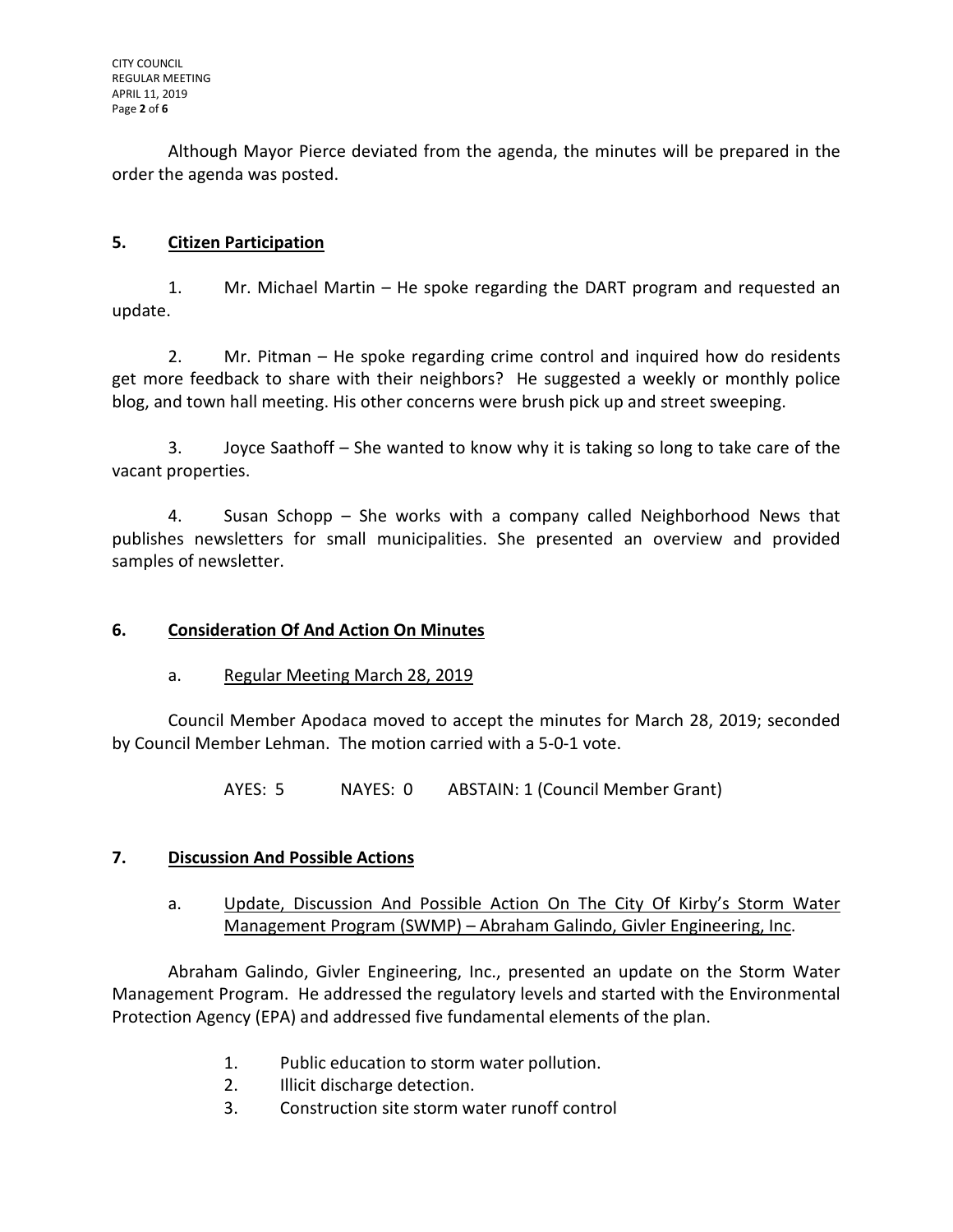- 4. Post-construction storm water management
- 5. Good housekeeping for municipal operations at end of each year will do annual report. The City is in compliance. TCEQ renews permit every five years.
- b. Update, Discussion And Possible Action On Binz Engleman Road Reconstruction Project

Gilbert Salas, Director of Public Works, provided an update on the Binz Engleman Road Reconstruction Project. Phase III is not complete and a meeting has been scheduled to meet with TxDot on April 12. There were 77 rain dates approved by Mark Hill, Ford Engineering. A few areas have to be regraded. The sidewalks are ADA Compliant. They are between four feet and five feet wide.

City Manager Vernon stated the schedule submitted by the contractor indicates the project will be completed by October 17, 2019. They will be assessed a fee if the project is not completed. Staff will schedule a meeting with TxDot to discuss the duration of the project.

# c. Update, Discussion And Possible Action On The City Of Kirby's April 14, 2019 Easter Egg Hunt

Sunday, April 14, 3:00 P.M. to 4:30 P.M. at Friendship Park. Children 12 years old and under, free admission, identified zones for the different age groups and bring your camera because the Easter bunny will be there for photos ops.

# d. Discussion And Possible Action On Resolution No. R-2019-709 Appointing A Municipal Court Judge For The City Of Kirby

Judge Dullnig thanked everyone and spoke highly about Michelle Hinojosa, Court Clerk. There are very few trials and gave credit to the Police Department and City staff.

Council Member Grant moved to accept Resolution No. R-2019-709 appointing Darrell Dullnig as municipal court judge for the City of Kirby for a term ending May 31, 2021; seconded by Council Member Wilson. The motion carried with a 6-0 vote.

## AYES: 6 NAYES: 0

e. Discussion And Possible Action To Ratify Approval Of An Eagle Scout Project In Friendship Park

City Manager Vernon invited Mr. Johnny Becoat-Rogers to provide Council with an update on his project.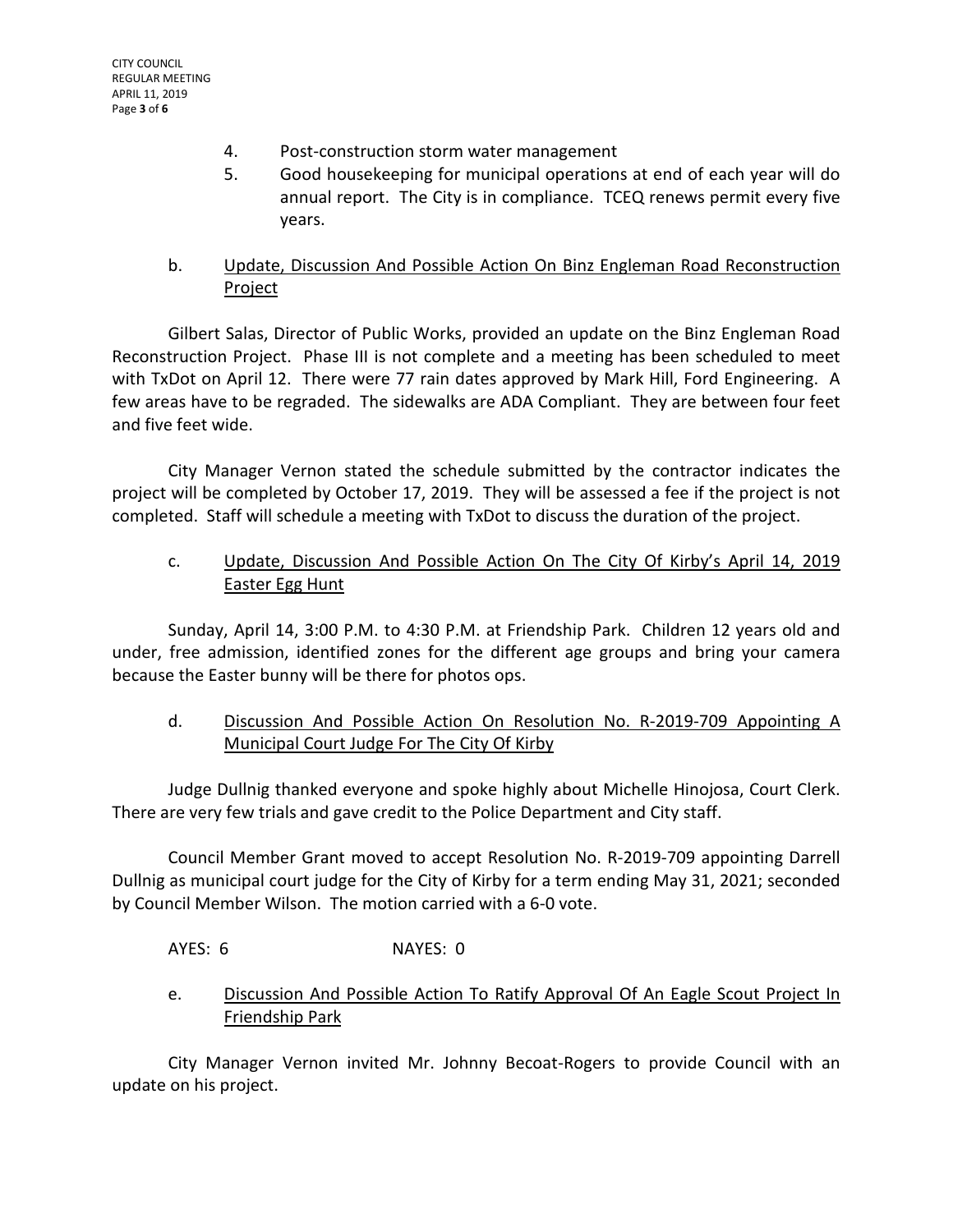Mr. Becoat-Rogers thanked Council for the opportunity to speak. He is with Troop 1412 and his Eagle Scout project of refurbishing and/or replacing the park benches underneath the pavilion at Friendship Park was completed this past weekend. He provided photos of the benches. He thanked Council for allowing him the opportunity to do the project and give back to the community.

Council Member Pierce moved to ratify approval of an Eagle Scout Project in Friendship Park constructed by Johnny Becoat-Rogers; seconded by Council Member Grant. The motion carried with a 6-0 vote.

AYES: 6 NAYES: 0

f. Discussion And Possible Action On Ordinance No. O-2019-856 Amending The Budget For Fiscal Year 2018-2019. This Is The First Reading.

Tina Ynfante, Finance Director, identified the amendments to the Fiscal Year 2018-2019 Budget.

Council Member Pierce moved to accept Ordinance No. O-2019-856 amending the budget for Fiscal Year 2018-2019; seconded by Council Member Grant. The motion carried with a 6-0 vote.

- AYES: 6 NAYES: 0
- g. Discussion And Possible Action On Appointing Regular Member(s) And Alternate Member(s) To The Building And Standards Commission

City Manager Vernon stated there are not any applications for this Commission. There was no action.

h. Discussion And Possible Action On Appointing A Member(s) To The Beautification And Recycle Committee

City Manager Vernon stated there are not any applications for this Committee. There was no action.

i. Discussion And Possible Action On Appointing A Member(s) To The Kirby Senior Center Corporation Board

Norma Hamby, Senior Center, said she did not receive any applications. City staff stated there were not any applications.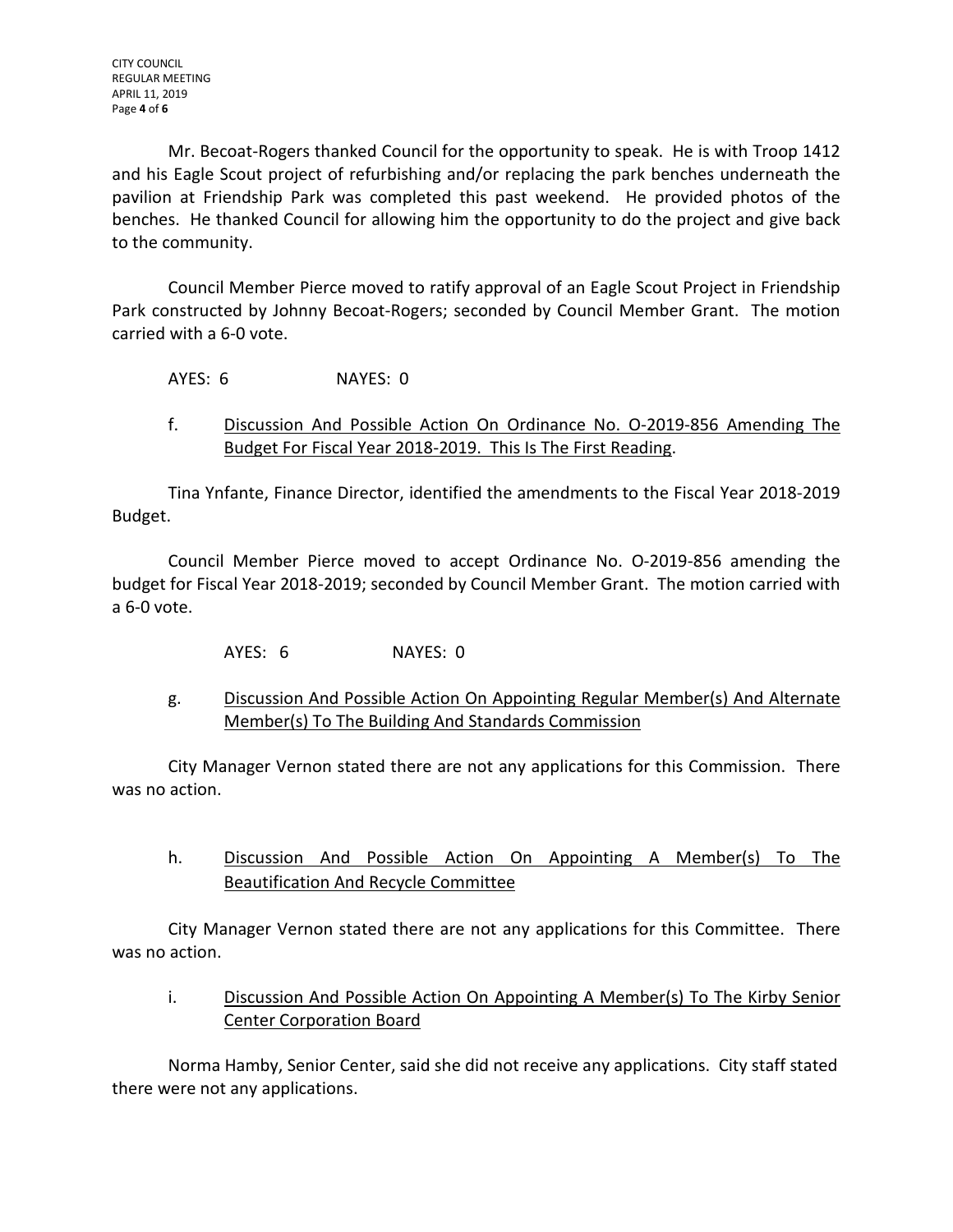# j. Discussion And Possible Action On Termination Of Interlocal Agreement And An Amendment To Ground Lease With Bexar County For Animal Services Facility

Marc Schnall, city attorney, stated he can give a brief report as to the status during open session. After the report, council could consider adjourning open session and instead open an executive session to discuss the potential business terms and members of Council can get the opinions in the way of legal advice from the city attorney.

Mr. Schnall gave a brief report about what has occurred after the last Council meeting.

Mayor Pierce asked closed the regular meeting at 8:05 P.M. and pursuant to Texas Government Code Section 551.071 Consult with City Attorney and Texas Government Code Section 551.072 Deliberation about Real Property Council will convene into executive session.

Mayor Pierce opened the regular meeting at 8:56 P.M. She stated there was not any action taken in executive session.

Council Member Wilson moved to entertain the termination of Interlocal Agreement with Bexar County in the form presented to the City Council, effective April 15, 2019, provided that: 1. Bexar County Commissioners Court take action to approve that Termination of Interlocal Agreement effective April 15, 2019 by action taken on or before April 30, 2019; and 2. The Ground Lease between the City of Kirby and Bexar County be amended to provide for a legal description prepared by Sherwood Surveying at the expense of Bexar County using the drawing presented to the City on April 1, 2019, and on terms acceptable to Monique Vernon, City Manager of the City of Kirby; seconded by Council Member Grant. The motion carried with a 6-0 vote.

AYES: 6 NAYES: 0

# **8. Request And Announcements**

a. Requests By Mayor And Council Members For Items To Be Placed On Future City Council Agendas And Announcements On City Events/Community Interests

Council Member Grant – He asked that the Neighborhood News be placed on the next agenda for discussion. He thanked everyone for attending the meeting.

Council Member Wilson – She asked that the Code Compliance Officer come to the next meeting to address the complaints heard tonight. The Senior Center needs volunteers to help with the Food Bank that comes once a month. On Springfield Road, when entering Kirby, there